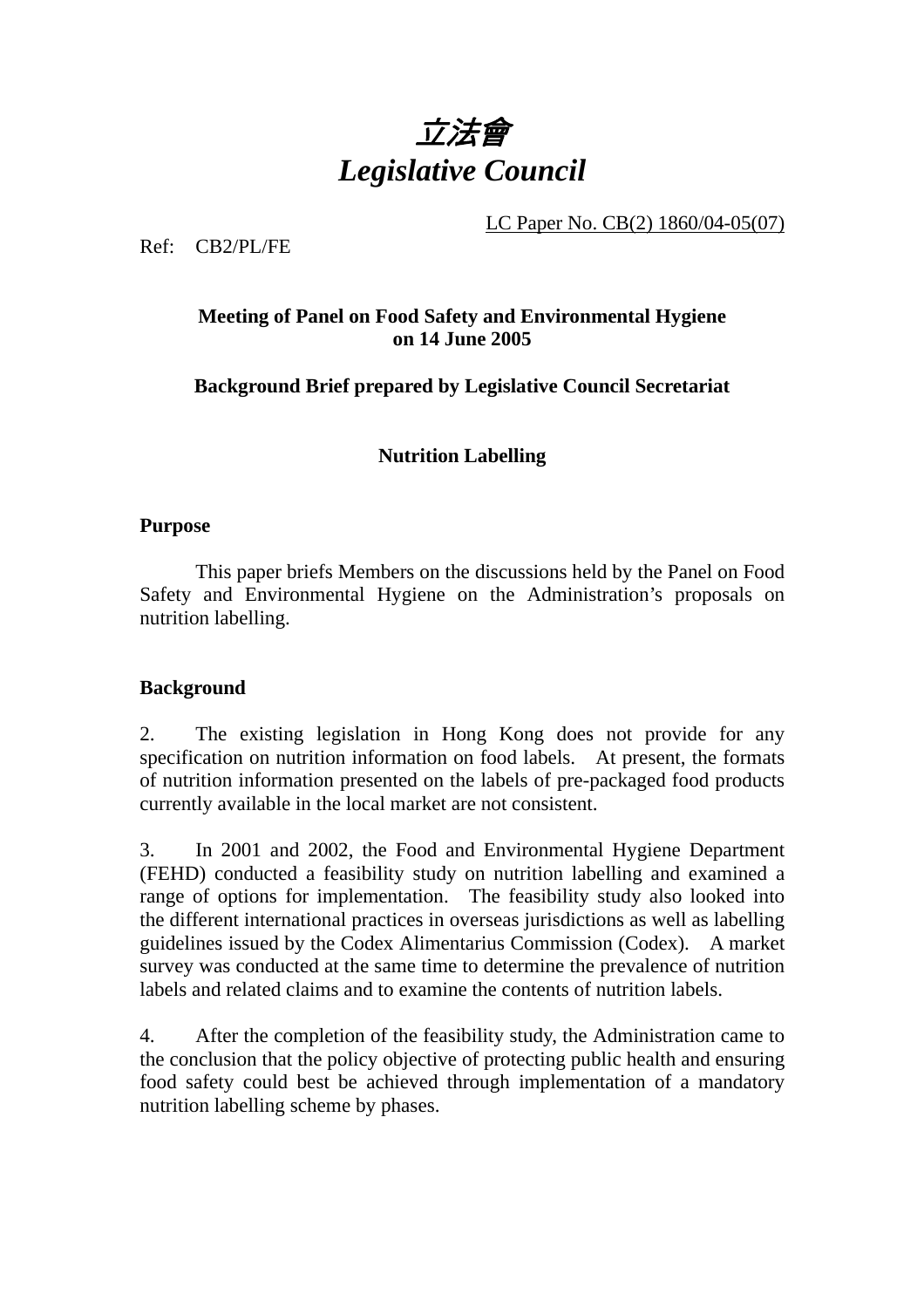5. On 20 March 2003, the Administration briefed the Panel on Food Safety and Environmental Hygiene on its proposal on nutrition labelling together with the proposal for genetically modified food labelling. A public consultation paper on the proposed scheme was published on 25 November 2003, and the Panel was briefed on the proposal on the same day. The Panel met with representatives of the food trade and concerned organisations on 29 April 2003 and 2 February 2004 to gauge their views on the proposal. The Administration subsequently engaged a consultant to conduct a Regulatory Impact Assessment (RIA) to study the various options for implementing nutrition labelling in Hong Kong.

6. On 15 April 2005, the Administration briefed the Panel on the results of the public consultation exercise and the RIA, and a revised proposal for nutrition labelling. The Panel again gauged the views of the food trade and concerned organisations on the revised proposal at the meeting on 10 May 2005.

# **The Administration's proposal on nutrition labelling in 2003**

7. Under the Administration's original proposal in 2003, the mandatory labelling scheme on nutrition information would be implemented in two phases. In Phase I, food suppliers who chose on a voluntary basis to carry nutrient-related claims and other nutrition information on their pre-packaged food products would be required to list out the contents of **energy plus nine core nutrients** including protein, available carbohydrates, total fat, saturated fat, cholesterol, sugars, sodium, dietary fibre and calcium. Other nutrition information might be listed on the labels voluntarily, but the amounts of any such nutrients listed must be declared. A **two-year grace period** would be allowed for implementation of Phase I. In Phase II, the statutory requirements would be extended to all pre-packaged food products regardless of whether they carried nutrient-related claims. Implementation of Phase II would take place **three years** after implementation of Phase I.

8. Under the proposal, the presentation of nutrition information would also be standardised to facilitate easy understanding by consumers. The content of energy and nutrients would be expressed in absolute amounts in kilocalories<sup>3</sup> per metric units per 100g (per 100ml) of food, or per package if the package contained only a single portion of food. There would also be specific requirements on the format of the nutrition labels. The different requirements applicable to different categories of nutrient-related claims were described in paragraphs 10 to 13 in the Administration's paper for the Panel meeting on 25 November 2003 [LC Paper No. CB(2) 407/03-04(03)].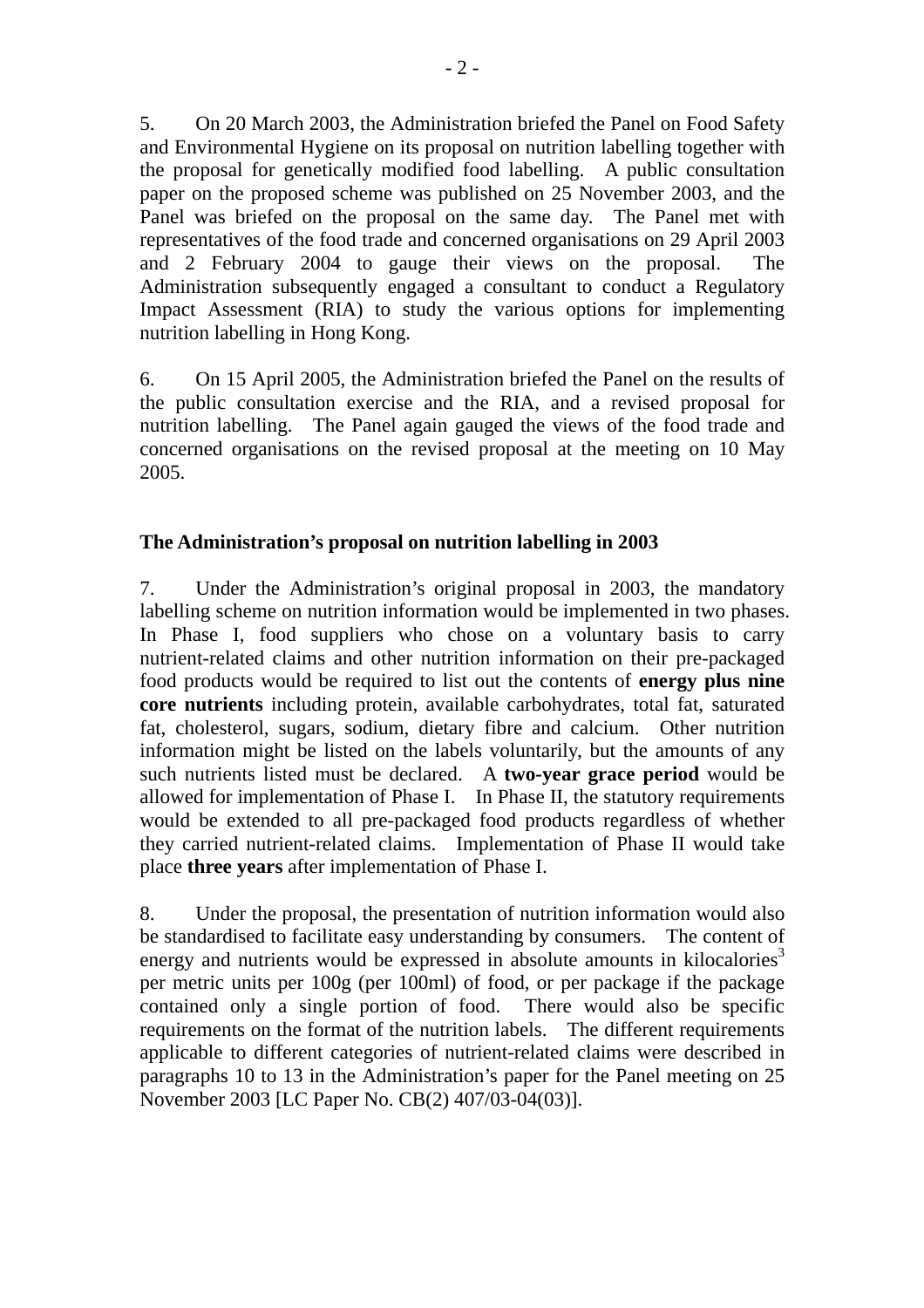#### **The Administration's revised proposal in 2005**

9. Having considered the local health situation, views collected during the consultation exercise and the results of RIA, the Administration put forward a revised proposal for discussion at the Panel meeting on 15 April 2005. Under the revised proposal, the nutrition labelling scheme will still be implemented in two phases –

- (a) in **Phase I,** pre-packaged food with nutrient-related claims will need to label **energy plus five core nutrients**, namely protein, carbohydrate, total fat, saturated fat and sodium on their packages, as well as any nutrient for which a claim is made. Food products that carry nutrition information but without claims will be excluded from Phase I. There will be a **two-year** grace period before the implementation of Phase I; and
- (b) in **Phase II,** mandatory nutrition labelling will be implemented, and all pre-packaged food, except those exempted, will have to label **energy plus nine core nutrients**, namely protein, carbohydrate, total fat, saturated fat, sodium, cholesterol, sugars, dietary fibre and calcium, as well as any nutrient for which a claim is made. Phase II will be implemented **two years** after the implementation of Phase I. According to the RIA findings, almost all prepackaged food in the market will require some actions to comply with the labelling requirements.

## **Discussions by the Panel**

## *Benefits to the community*

10. The Panel noted that the majority of submissions received during public consultation was in support of the proposed nutrition labelling scheme. The medical sector, dieticians/nutrition associations, patients' groups and the Consumer Council were in support of nutrition labelling, as it would facilitate consumers and patients to make food choices best to their health. They pointed out that the implementation of a nutrition labelling scheme would reduce the medical hazard of diet-related health conditions such as diabetes, high blood cholesterol and kidney disease, and reduce the related medical costs.

11. The RIA also showed that there would be net economic benefits to Hong Kong in implementing the proposed nutrition labelling scheme. Such benefits included savings in health care, avoided productivity losses and reduction in premature deaths.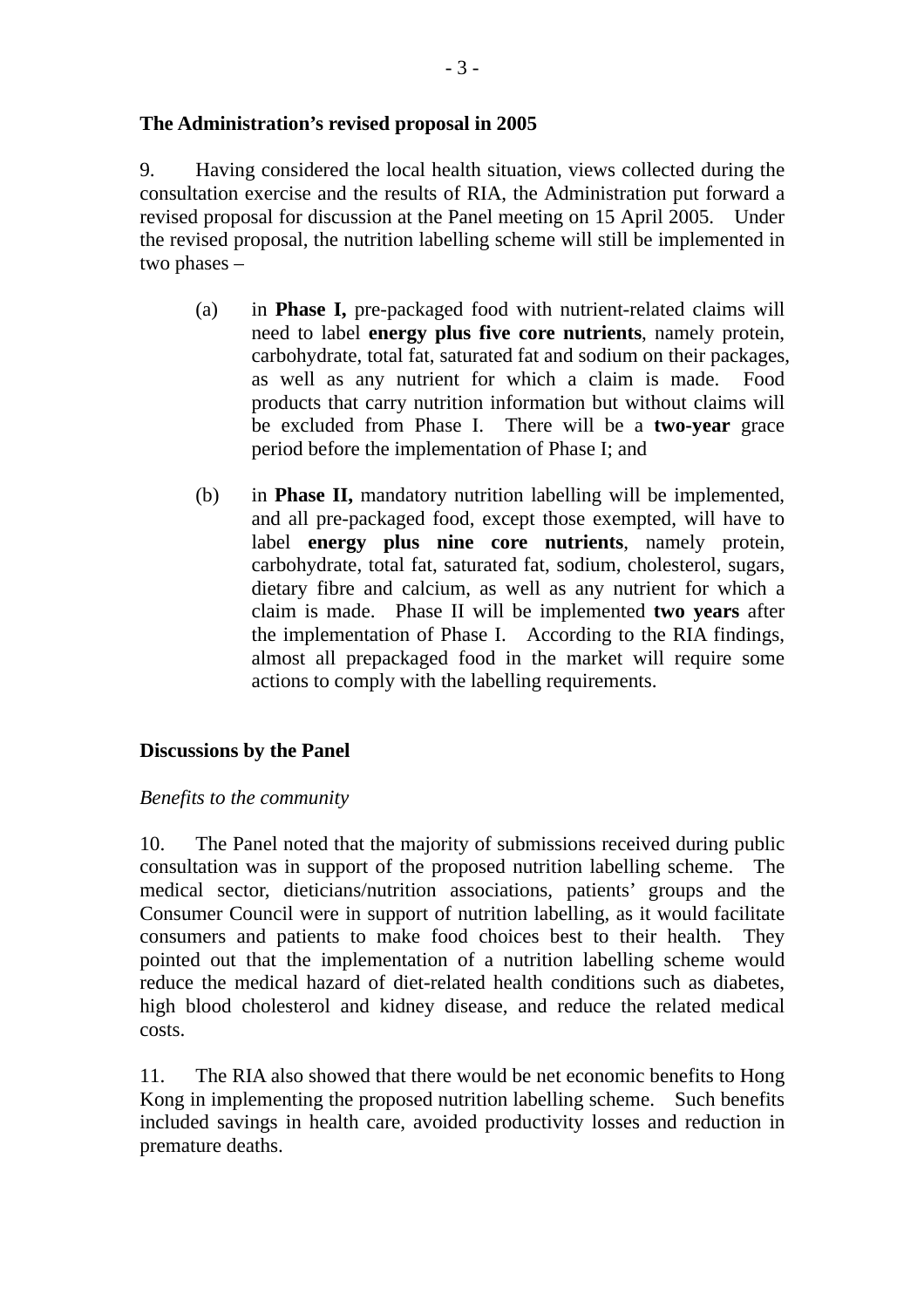#### *Implementation timetable*

12. When discussing the proposed nutrition labelling scheme at the Panel meetings in 2003 and on 15 April 2005, most members urged the Administration to introduce the mandatory labelling scheme as early as possible. As many of the pre-packaged food for sale in Hong Kong already had labels with nutrition information, and the community was generally in support of the nutrition labelling scheme, most members considered that it should not need to take four to five years to fully implement nutrition labelling. They also did not consider it necessary to adopt a phased approach for implementation as there would be additional costs on the trade for complying with the Phase II requirements.

13. Most deputations from the food industry, however, requested for a longer grace period for implementation of Phase I, and that the timing for implementation of Phase II should be reviewed one year after implementation of Phase I. They considered the proposed requirement of labelling energy and nine core nutrients in Phase II very stringent, as Hong Kong would only be second to the United States and Canada in nutrition labelling requirements after implementation of Phase II. These deputations were of the view that Hong Kong should not move ahead of the Mainland and the European Union in introducing nutrition labelling requirements. Some other food associations preferred a voluntary labelling scheme, and did not consider it necessary to implement Phase II which would be a mandatory scheme.

## *Labelling requirements*

14. When the original proposal was discussed in 2003, most Panel members expressed support for the proposed requirement of labelling energy plus nine core nutrients in Phases I and II. As the Administration subsequently revised the proposal to require only the labelling of energy plus five core nutrients in Phase I, some members expressed concern that delaying the implementation of the more stringent labelling requirements to Phase II was undesirable and contrary to the interest of consumers. They urged the Administration to adopt a one-step approach to require the labelling of energy and nine core nutrients, subject to a grace period of two or three years.

15. The medical sector, dieticians' associations and consumers'/patients' groups preferred more stringent labelling requirements to enable consumers and people in need of special diet to make informed food choices. The medical sector and dieticians had suggested that infants' food and foods for special dietary purposes should be covered by the mandatory labelling scheme, and that the amounts of potassium and food iodine should also be labelled.

16. Most deputations from the food industry, however, considered the Phase II requirements too stringent, as other countries such as Australia and Japan only required the labelling of five to seven core nutrients. Some deputations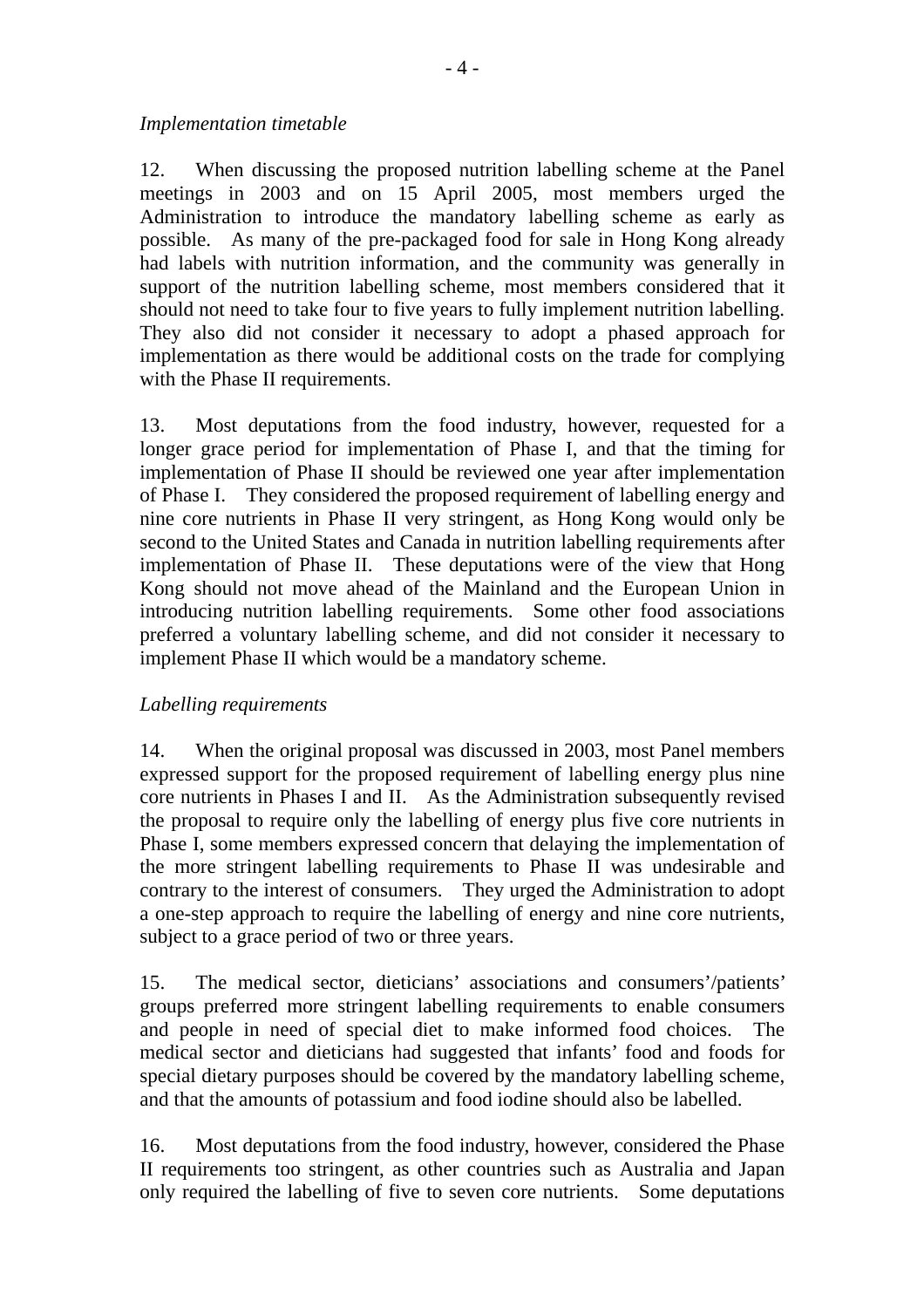suggested that the Codex guidelines (i.e. energy plus protein, available carbohydrate and fat) should be adopted, and the declaration of other nutrients should only be required when there was a claim on such nutrients. Some other deputations suggested that Hong Kong's labelling requirements should follow the Mainland proposed requirements (i.e. energy plus eight core nutrients) when the latter was promulgated. There were also views that Hong Kong should accept the source countries' food labels if such countries had put in place nutrition labelling requirements, so that the manufacturers/importers would not need to re-package and re-label the food products concerned.

## *Costs on trade*

17. The Panel noted that according to the RIA, the introduction of a nutrition labelling scheme would likely impose costs on importers, manufacturers and retailers mainly because of the need to undertake testing and to re-label the products. There would also be economic losses because some low volume, low profit niche foods would no longer be imported. The RIA estimated that about 191 small and medium enterprises (SMEs) might have to close down after Phase II was implemented.

18. The RIA also revealed that if the option of labelling "energy plus five core nutrients" was adopted for Phase I, the initial compliance costs would be significantly lower. However, some deputations from the food trade expressed reservations about RIA's estimation on the economic losses and the impact on SMEs. They urged the Administration to provide financial and technical assistance to the food industry, especially the SMEs, in complying with the new requirements. They pointed out that the small enterprises would face hardship when Phase II was implemented, because of the high costs for testing and re-labelling the products. The RIA had estimated that the total costs for implementing Phase II requirements would be \$244 million.

19. Hon Tommy CHEUNG held the view that the Administration should let the public know that the scheme would possibly increase the costs of food products and such costs would eventually be transferred to consumers. Members noted that there were also costs on enforcement by the Administration.

20. Regarding members' suggestion to implement nutrition labelling in one-step in order to reduce the costs for re-labelling, the Administration explained that during the public consultation, the food industry had expressed difficulties in complying with the requirement of labelling "energy plus nine core nutrients". Under the revised proposal, it was estimated that about 24% of pre-packaged food, which were mainly produced by large-sized enterprises, needed to label energy plus five core nutrients under Phase I. The revised proposal would reduce the initial cost of testing and allow more lead time for the industry to adapt to the more stringent requirements in Phase II.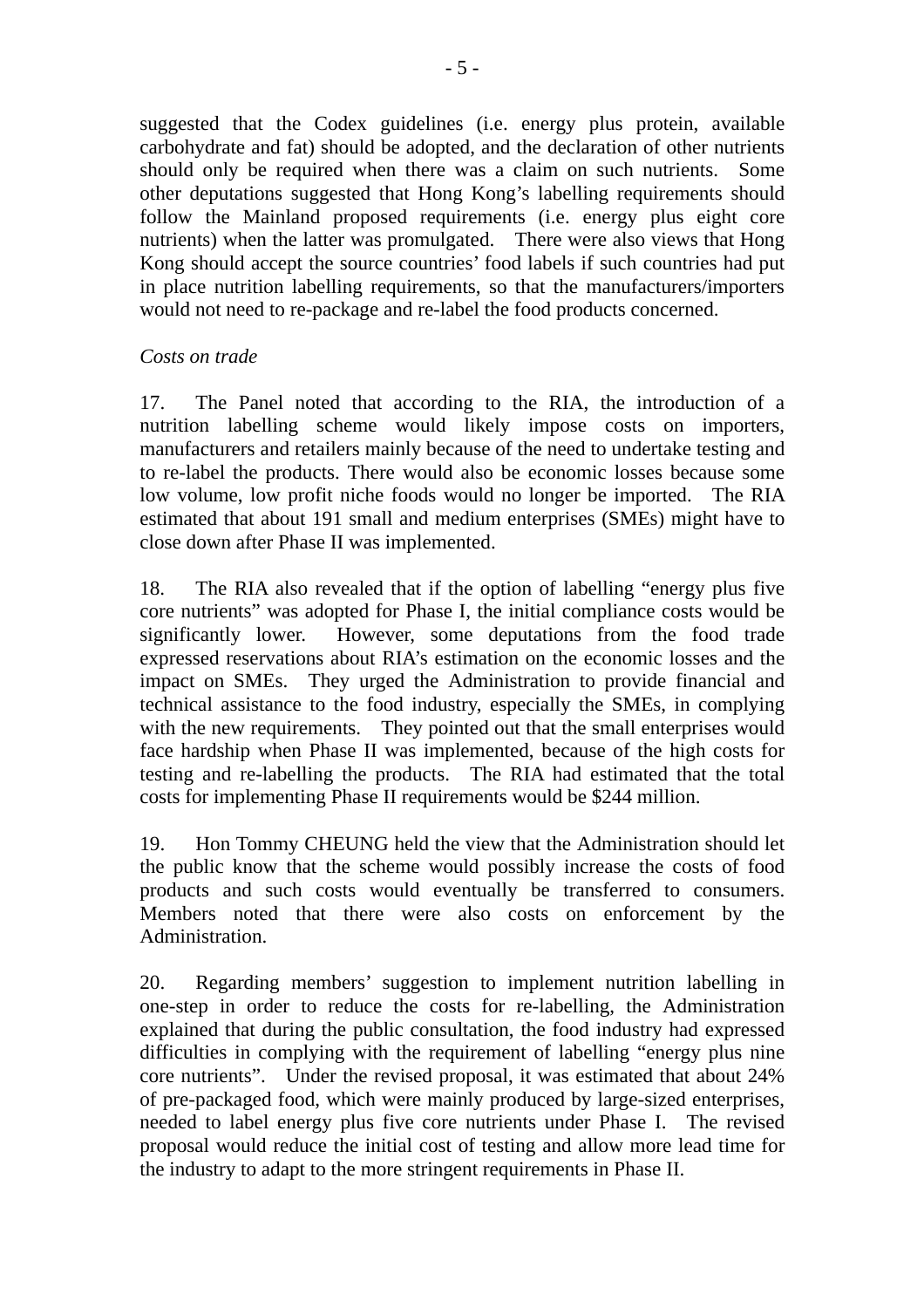#### *Public education*

21. The Panel and deputations urged the Administration to enhance public education on the use of nutrition information. Some deputations considered that if the consumers could not understand or make use of the nutrition information on food labels, it would be a waste of resources to introduce the nutrition labelling scheme.

## *Laboratory facilities*

22. Some deputations from the food industry expressed concern about the availability of laboratory facilities for conducting testing and the costs for such tests. The Administration advised that the laboratories in Hong Kong had indicated that they could cope with the demand following implementation of the labelling scheme. Moreover, test results from accredited laboratories overseas would also be accepted. It was estimated that the food tests would cost about a few thousand dollars, and that the charge could be lowered if there was greater demand.

23. The Panel will further discuss the proposed labelling scheme on nutrition information at the next meeting on 14 June 2005.

# **Motions on the subject**

24. Hon WONG Yung-kan moved a motion on "Regulating health foods" for debate at the Council meeting on 5 November 2003. Hon Fred LI moved a motion on "Labelling scheme on nutrition information" for debate at the Council meeting on 17 December 2003.

25. Dr Hon Joseph LEE moved a motion on "Labelling Scheme on Nutrition Information for pre-packaged food" for debate at the Council meeting on 8 June 2005.

## **Relevant papers**

26. A list of relevant papers and documents is in the **Appendix** for members' easy reference. The papers and documents are available on the Council's website at http://www.legco.gov.hk/english/index.htm.

Council Business Division 2 Legislative Council Secretariat 10 June 2005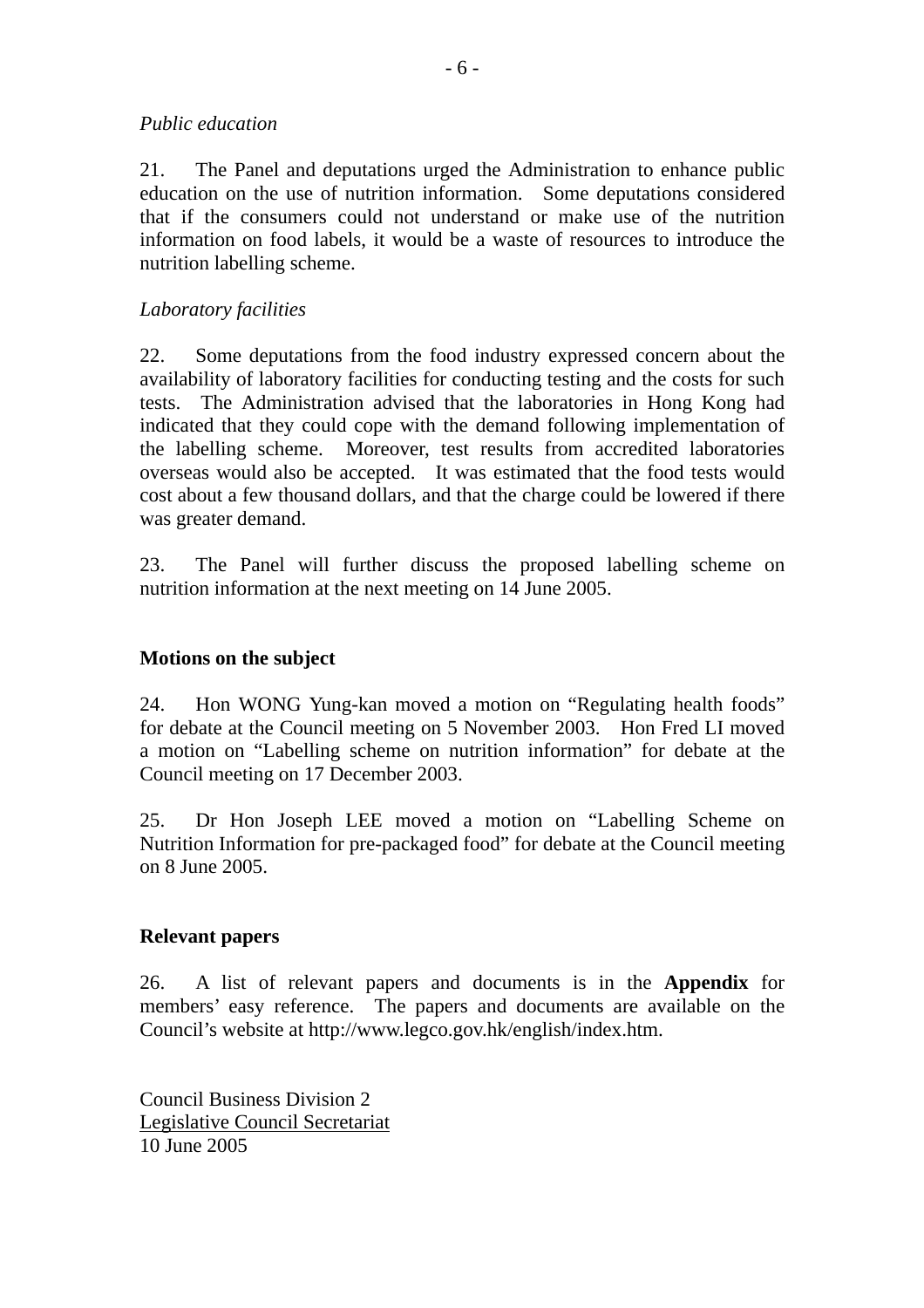| <b>Meeting</b>                                           | <b>Meeting Date</b> | <b>Papers/Motion Passed/Council</b>                                                                          |
|----------------------------------------------------------|---------------------|--------------------------------------------------------------------------------------------------------------|
|                                                          |                     | <b>Question</b>                                                                                              |
| Legislative Council                                      |                     | 5 November 2003 Motion on "Regulating health foods"<br>moved by Hon WONG Yung-kan                            |
|                                                          |                     | 17 December 2003 Motion on "Labelling scheme on<br>nutrition information" moved by Hon<br>Fred LI            |
|                                                          | 8 June 2005         | Motion on "Labelling Scheme on<br>Nutrition Information for pre-packaged<br>food" moved by Dr Hon Joseph LEE |
| Panel on Food Safety and<br><b>Environmental Hygiene</b> | 20 March 2003       | Administration's paper - Paragraphs<br>2-3 & 6-9 of LC Paper No. CB(2)<br>1511/02-03(04)                     |
|                                                          |                     | Minutes of meeting<br>(LC Paper No. CB(2) 1835/02-03)                                                        |
|                                                          | 29 April 2003       | Summary of views of deputations -<br>LC Paper No. CB(2) 2521/02-03(01)                                       |
|                                                          |                     | Minutes of meeting<br>(LC Paper No. CB(2) 2169/02-03)                                                        |
|                                                          |                     | 25 November 2003 Consultation paper on labelling scheme<br>on nutrition information                          |
|                                                          |                     | Administration's paper - Paper No.<br>CB(2) 407/03-04(03)                                                    |
|                                                          |                     | Minutes of meeting<br>(LC Paper No. CB(2) 888/03-04)                                                         |
|                                                          | 2 February 2004     | Minutes of meeting<br>(LC Paper No. CB(2) 1989/03-04)                                                        |
|                                                          | 15 April 2005       | Administration's paper - Paper No.<br>$CB(2)$ 1230/04-05(05)                                                 |
|                                                          |                     | Background brief prepared by LegCo<br>Secretariat - Paper No.<br>$CB(2)$ 1263/04-05(01)                      |

# **Relevant Papers/Documents**